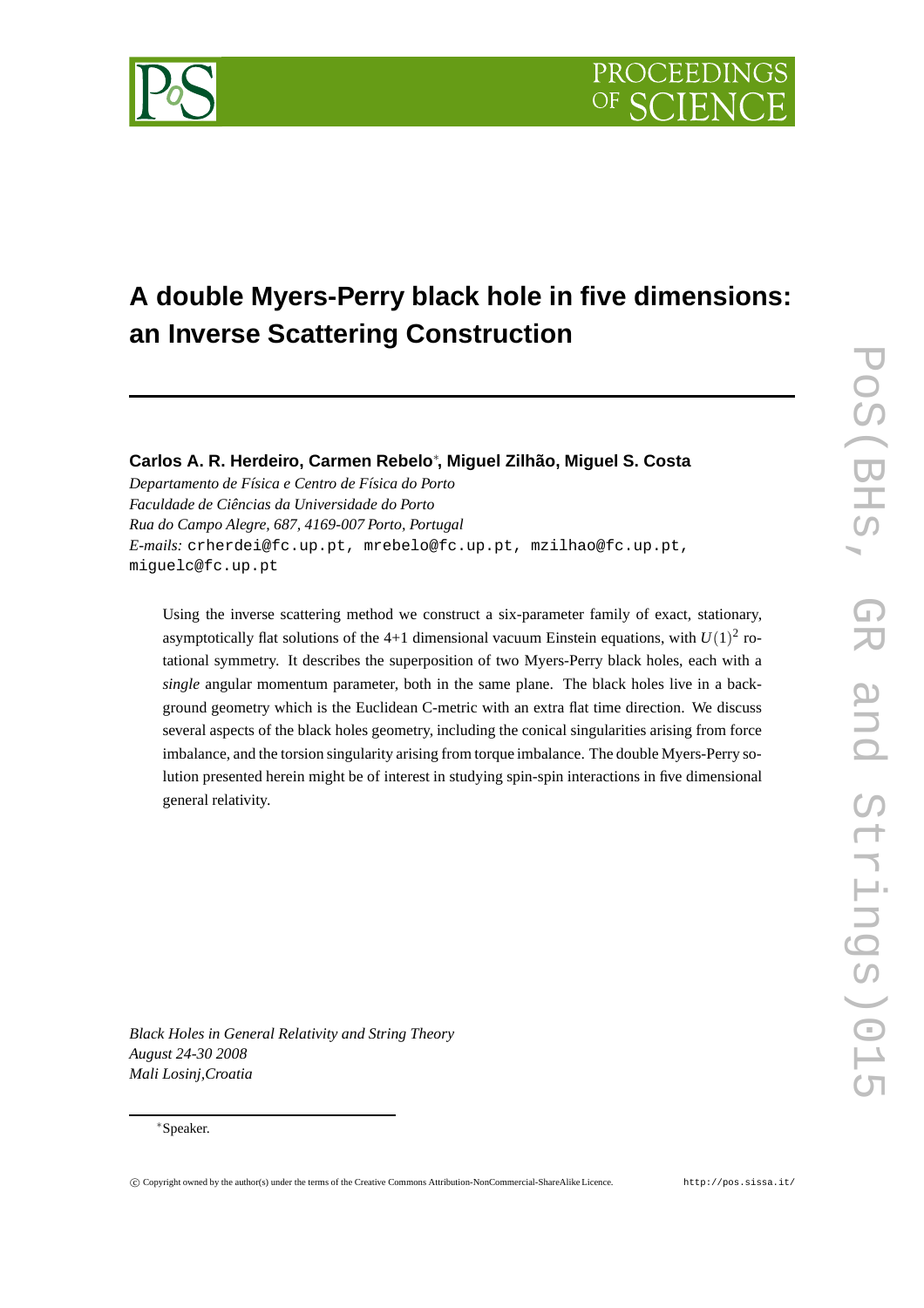# **1. Introduction**

Over the last few years a great effort has been made to tackle the black hole classification problem in higher dimensions [1]. It is well known that the "phase space" of regular (i.e. free of curvature singularities on and outside an event horizon) and asymptotically flat black objects is rather richer than in four dimensions, containing exotic objects such as black rings [2, 3, 4, 5, 6, 7] and black saturns [8].

The new stationary solution presented herein describes the superposition of two Myers-Perry black holes in five dimensions, each with a single angular momentum parameter, both in the same plane. The new solution is built upon a non-trivial background geometry - the Euclidean C-metric with an extra flat time direction - having conical singularities, which are still present, generically, when the black holes are included. This solution also has a torsion singularity, which can be removed by an appropriate choice of parameters.

# **2. A Double Myers-Perry Solution in 5D**

#### **2.1 Generating the solution using the inverse scattering method**

In five spacetime dimensions, the inverse scattering method (or Belinskii-Zakharov method) [9, 10] can be used to construct new Ricci flat metrics with three commuting Killing vector fields from known ones, by using purely algebraic manipulations. Such metrics can always be written in the form

$$
ds2 = Gab(\rho, z)dxa dxb + e2v(\rho, z)(d\rho2 + dz2),
$$

where  $a, b = 1, \ldots, 3$ , and are fully characterized by their rod structure [11]. Indeed, all the physical information is given by the sizes of the finite rods and the corresponding eigenvectors to each rod.

To use the BZ method, we need a seed solution, which we take to be the double Schwarzschild-Tangherlini solution built in [12]. It is defined by

$$
G_0 = \text{diag}\left\{-\frac{\mu_1\mu_4}{\mu_2\mu_5}, \frac{\rho^2\mu_3}{\mu_1\mu_4}, \frac{\mu_2\mu_5}{\mu_3}\right\}, e^{2\nu_0} = \frac{k\mu_2\mu_5\mu_3^{-1}\prod_{i < j}(\rho^2 + \mu_i\mu_j)}{(\rho^2 + \mu_1\mu_4)^3(\rho^2 + \mu_2\mu_5)^3\prod_{i=1}^5(\rho^2 + \mu_i^2)},
$$

where *k* is an integration constant and  $\mu_k \equiv \sqrt{\rho^2 + (z - a_k)^2} - (z - a_k)$ . The  $a_i$ 's determine the edges of the rod intervals and we choose the ordering  $a_1 < a_2 < a_3 < a_4 < a_5$ .

Using the method suggested by Pomeransky [13], we remove two anti-solitons, at  $z = a_1, a_4$ , and two solitons, at  $z = a_2, a_5$ , all with trivial BZ vectors  $(1,0,0)$ . Thus we divide  $(G_0)_{tt}$  by  $(\mu_1^2 \mu_4^2)/(\mu_2^2 \mu_5^2)$  and we actually used this new metric as our seed.

After computing the corresponding generating matrix that solves the Lax pair constructed in the BZ method, the double Myers-Perry solution is now obtained adding two anti-solitons, at  $z = a_1$ with BZ vector  $(1,b,0)$  and at  $z = a_4$  with a BZ vector  $(1,c,0)$ , and re-adding the two solitons at  $z = a_2$ ,  $a_5$  with BZ vector  $(1,0,0)$ .

The resulting metric is explicitly given in [14] and its rod structure is represented in figure 1. The metric gives a six parameter family of solutions that can be taken to be the four finite rod sizes, together with the two BZ parameters (*b* and *c*, which are responsible for the rotational features).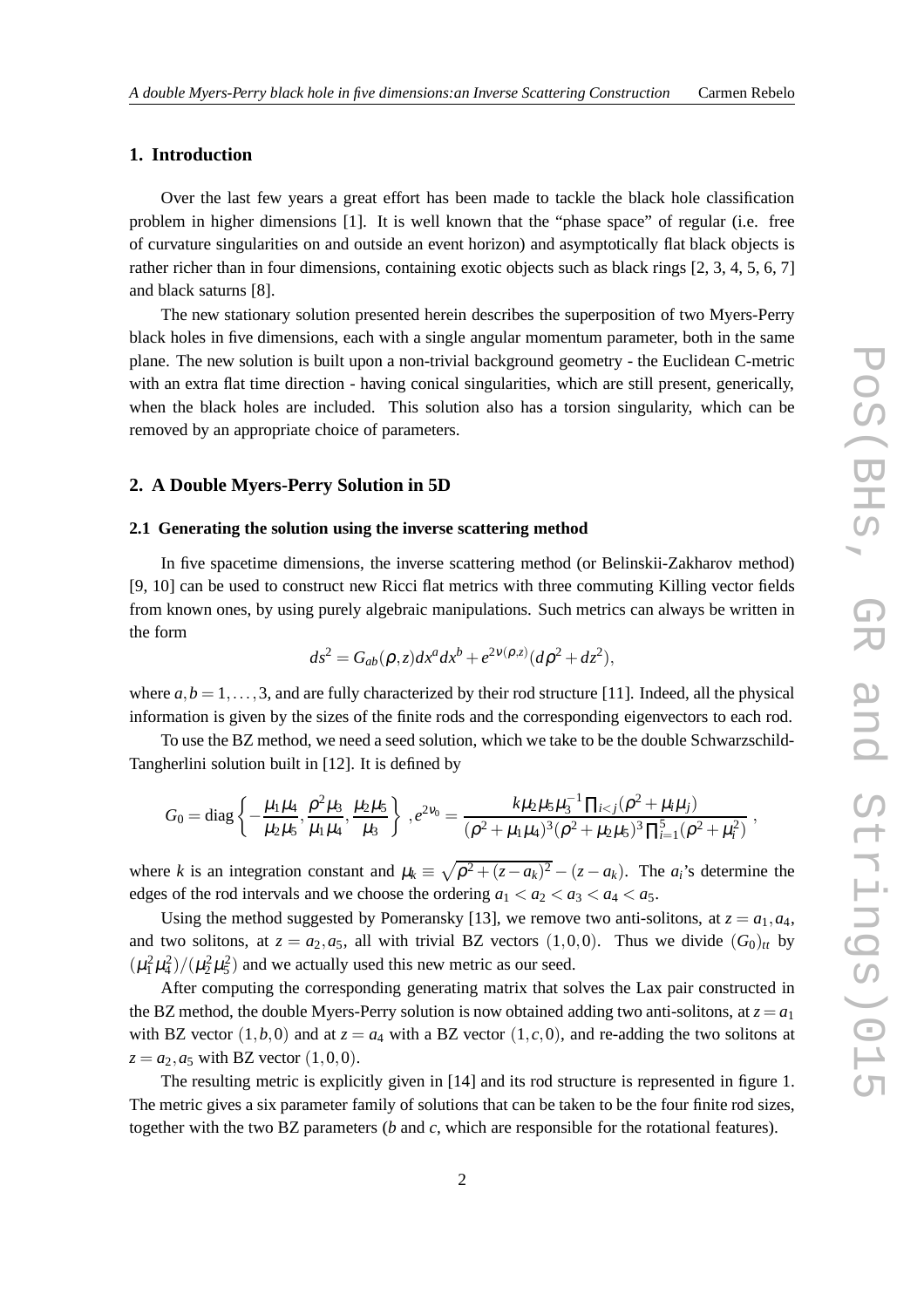

**Figure 1:** Rod structure for the double Myers-Perry spacetime. Next to each rod the corresponding eigenvector [11] is displayed.

The eigenvector of the two timelike rods shows a spatial component along the  $\phi$  direction. These components ( $\Omega_1^{\phi}$  $\frac{\phi}{1}$  and  $\Omega_2^{\phi}$  $2^{\varphi}$ ) are the angular velocities of the individual black hole horizons and they take the form:

$$
\Omega_1^{\phi} = \frac{a_{41}b}{2a_{21}a_{51} + a_{31}b^2} , \qquad \Omega_2^{\phi} = \frac{a_{41}(a_{54}a_{31}b + a_{51}a_{43}c)}{2a_{41}^2a_{51}a_{54} + (a_{31}b + a_{43}c)(a_{54}a_{31}b + a_{51}a_{43}c)}.
$$

These angular velocities reduce to the horizon angular velocities of single Myers-Perry black holes in the limits  $a_3 = a_4 = a_5$  and  $a_1 = a_2 = a_3$ , respectively. If  $b = 0 = c$ , both angular velocities are zero.

The finite spacelike rod's eigenvector between  $a_3$  and  $a_4$  also shows a timelike component *h*. If  $h \neq 0$ ,  $\rho = 0$  and  $a_3 < z < a_4$  is not an axis for  $\partial/\partial \phi$  and we have a torsion singularity. Thus, we demand *h* = 0, which is sometimes called the *axis condition* [15] and yields the constraint

$$
\Delta_{axis} = 0 \,, \qquad \Delta_{axis} \equiv (a_{31}b + a_{43}c)(2a_{42}a_{51} - a_{31}bc) - 2a_{41}^2a_{51}c \,. \tag{2.1}
$$

In particular, this equation is obeyed if  $b = 0 = c$ , as expected.

#### **2.2 Background Geometry**

In the absence of the two black holes, i.e. considering  $a_2 = a_1$ ,  $a_4 = a_5$  and  $b = 0 = c$ , we end up with a metric whose rod structure has four spacelike rods, all with trivial eigenvectors. This is our background geometry which is exactly the Euclidean C-metric with an added time direction. In principle one could have a double Myers-Perry solution in five dimensions that would reduce to flat space when the two black holes are removed. However, such solution could not have the three commuting killing vectors fields necessary to apply the inverse scattering method.

The Euclidean C-metric as conical singularities due to the three fixed points  $a_1$ ,  $a_3$  and  $a_5$ , that yields the desired  $U(1)^2$  spatial isometry. Choosing k (the integration constant on the conformal factor  $e^{2v(\rho,z)}$ ) to ensure asymptotically flatness, in the remaining two finite rods there are conical *excesses* given by  $\delta_{\psi} = 2\pi (a_{53}/a_{31})$ , for  $a_1 < z < a_3$  and  $\delta_{\phi} = 2\pi (a_{31}/a_{53})$ , for  $a_3 < z < a_5$ .

#### **2.3 Conical Singularities and Komar Integrals**

The conical *excesses* for the generic solution are

$$
\delta_{\psi} = 2\pi \left( \frac{a_{41}a_{52}}{\sqrt{a_{51}a_{31}a_{32}a_{42}}} \cdot \left| \frac{2a_{42}a_{51}}{2a_{42}a_{51} + a_{43}bc} \right| - 1 \right) , \ a_2 < z < a_3 , \qquad (2.2)
$$

$$
\delta_{\phi} = 2\pi \left( \frac{a_{41}a_{52}}{\sqrt{a_{51}a_{43}a_{53}a_{42}}} \cdot \left| \frac{2a_{42}a_{51}}{2a_{42}a_{51} - a_{31}bc} \right| - 1 \right) \quad a_{3} < z < a_{4}.\tag{2.3}
$$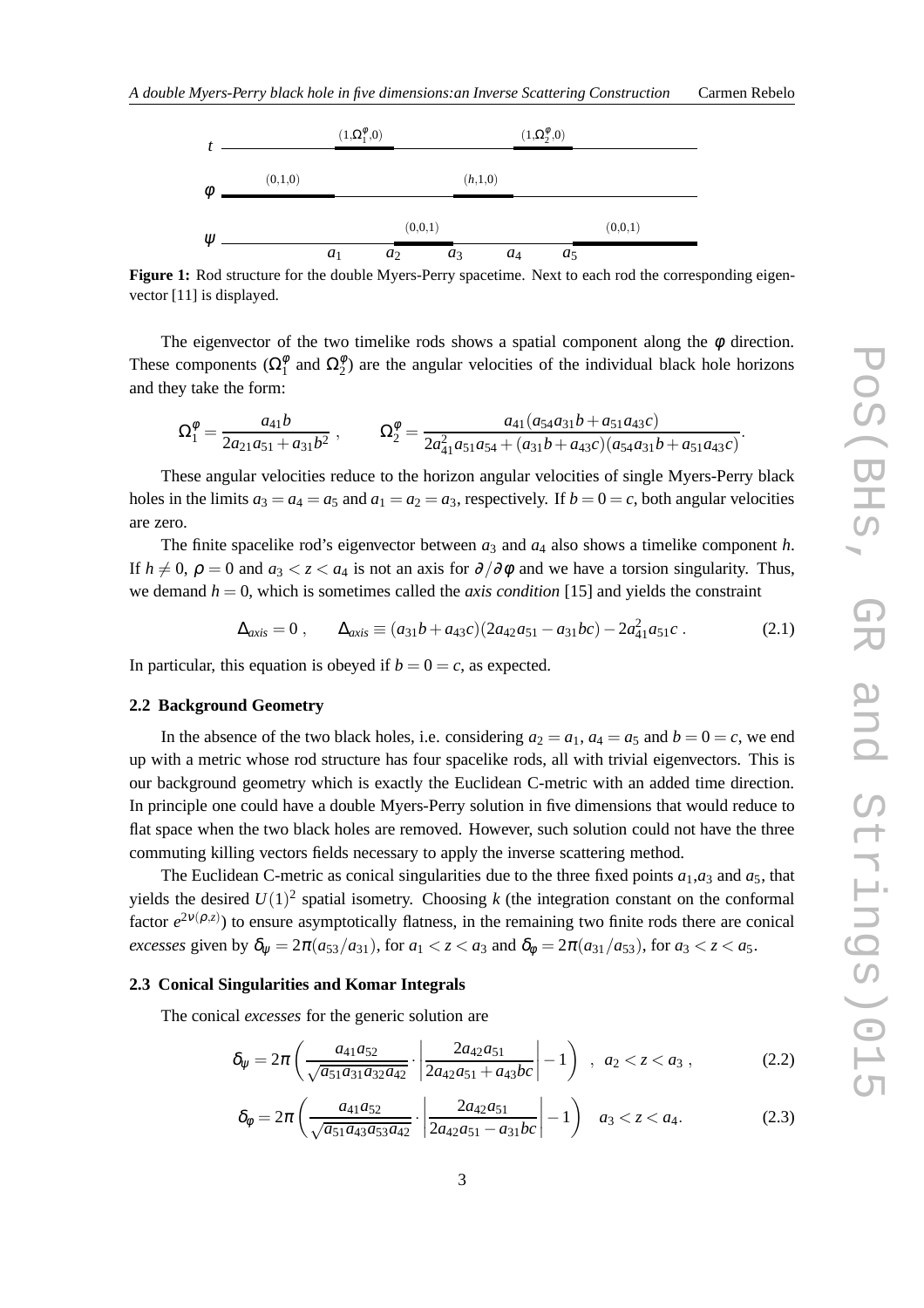It is clear that the introduction of rotation could eliminate either of these conical singularities, but not *both* simultaneously. However, one must note that the requirement for either of these conical singularities to vanish is *incompatible* with the axis condition. Note also that the second condition should only be considered if one imposes the axis condition. The incompatibility of the axis and regularity conditions is reminiscent of the result obtained in [15] for  $D = 4$  using a post-post Newtonian analysis.

From the next to leading order term in  $G_t$  and leading order in  $G_t$  we can read off the ADM mass and angular momentum to be

$$
M_{ADM} = \frac{3\pi}{8} \left[ 2a_{21} + 2a_{54} + \frac{(a_{31}b + a_{43}c)^2}{a_{41}^2} \right],
$$
  

$$
J_{ADM}^{\phi} = \frac{\pi}{4} \left[ \frac{2[a_{31}b(a_{21} + a_{54} + a_{34}) + a_{43}c(a_{21} + a_{54} + a_{31})]}{a_{41}} + \frac{(a_{31}b + a_{43}c)^3}{a_{41}^3} \right].
$$

We can also compute the individual mass and the intrinsic spin, of each black hole, as a Komar integral at the horizon of each black hole, i.e. at  $\rho = 0$ ,  $a_1 < z < a_2$  and  $\rho = 0$ ,  $a_4 < z < a_5$ . However, unlike the static case and, for instance, the black saturn solution [8], for our solution the Komar masses and angular momenta do not add up to the ADM quantities. In general, there is a non-trivial Komar integral coming from the surface  $\rho = 0$  and  $a_3 < z < a_4$ . This contribution is proportional to the axis condition and it accounts for the extra piece in the relations

$$
M_{ADM} = M_1^{Komar} + M_2^{Komar} + M_{extra}^{Komar} , J_{ADM} = J_1^{Komar} + J_{2}^{Komar} + J_{extra}^{Komar} .
$$

Imposing the axis condition, the Komar masses and angular momenta do add up to the ADM mass and angular momentum; in other words the strut is massless and spinless.

# **3. Conclusions**

We have used the inverse scattering technique to generate a new asymptotically flat, vacuum solution of five dimensional general relativity describing two Myers-Perry black holes, each with a singular angular momentum parameter, both in the same plane. The addition of rotation, to the black holes, brings a torsion singularity and changes both conical singularities, already present on the background geometry. When the axis condition is imposed the torsion singularity disappears, but none of the conical singularities can be removed. It remains to be seen if, by including the second angular momentum parameter or other fields, like the electromagnetic field, such singularities can be removed.

For the study of spin-spin interactions in higher-dimensions, it would be important to have a physical interpretation of these axis and regularity conditions in terms of the different forces and torques that play a role in this geometry.

One somewhat unexpected feature that we found was a contribution to the ADM mass and angular momentum of one part of the geometry exterior to the black hole horizons, if the axis condition is not obeyed. This suggests that, in the post-post Newtonian analysis of this type of problems, along the lines of [15], one should indeed include one further parameter describing the rotating rod, as suggested in [16].